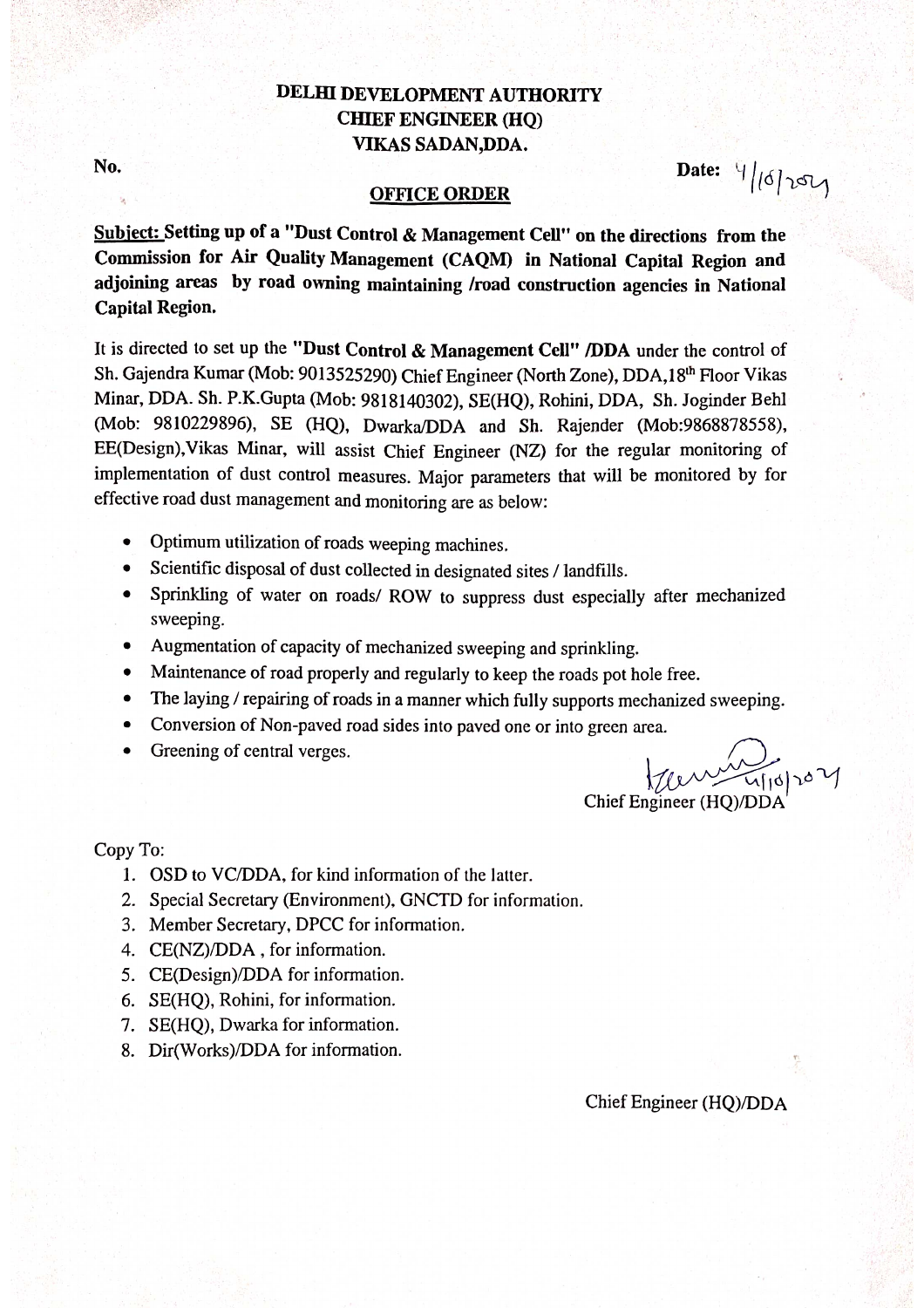**URGENT: Reference to the direction given regarding details of teams constituted for inspecting Construction & Demolition sites and open burning ( including biomass burning, landfill fires etc) by stakeholder departments, in the meeting headed by the Chief Secretary GNCTD on 5 th October 2021**

As directed by the Chief Secretary, Delhi in the meeting on  $5<sup>th</sup>$  October 2021, all stakeholder departments are requested to provide details of all the personnel who are part of 75 teams constituted for the inspection of Construction & Demolition sites and 250 teams for checking open burning.

All concerned agencies are requested to send the details of team **before 4 PM, 5th October 2021** in the format attached below.

### **Name of Department: Dwarka Zone, Delhi Development Authority**

**I. Format for details of teams for inspection of Construction & Demolition sites and open burning (including biomass burning, landfill fires etc) : For Day and night time patrolling**

#### **Number of teams: 12 Number of personnel: 24**

| <b>Serial</b><br><b>Numbe</b> | Team<br><b>Numbe</b><br>r | Name of<br>officer /<br>official | Design<br>ation             | <b>Area Assigned</b>                                                                   | <b>Mobile</b><br><b>Number</b> | <b>Email ID</b>                 |
|-------------------------------|---------------------------|----------------------------------|-----------------------------|----------------------------------------------------------------------------------------|--------------------------------|---------------------------------|
| $\mathbf{1}$                  |                           | Sh. P K Jain                     | EE.<br>(Civil)<br>(DMD-1)   | 1. Under the jurisdiction of<br>DMD-1 (Sector-11,13 &15<br>Dwarka)                     | 9810292419                     | eeswd6dda@gm<br>ail.com         |
| 2                             |                           | Shivam<br>Kumar<br>Agarwal       | AE<br>(QRT)                 |                                                                                        | 9958448660                     | agrawalshivam15<br>@gmail.com   |
| 3                             |                           | Sh.<br>Ravinder<br>Goswami       | EE.<br>(Civil)<br>$(DMD-2)$ | 1. Under the jurisdiction of<br>DMD-2 (Sector-1,2,20,27,<br>28 & 29, Bamnauli Village) | 1.<br>8851449875               | eeswd8@gmail.c<br><sub>om</sub> |
| $\overline{4}$                | Ш                         | Sh.<br>Ramveer<br>Singh          | AE<br>(QRT)                 |                                                                                        | 2.<br>9891528522               | rvst282@gmail.co<br>m           |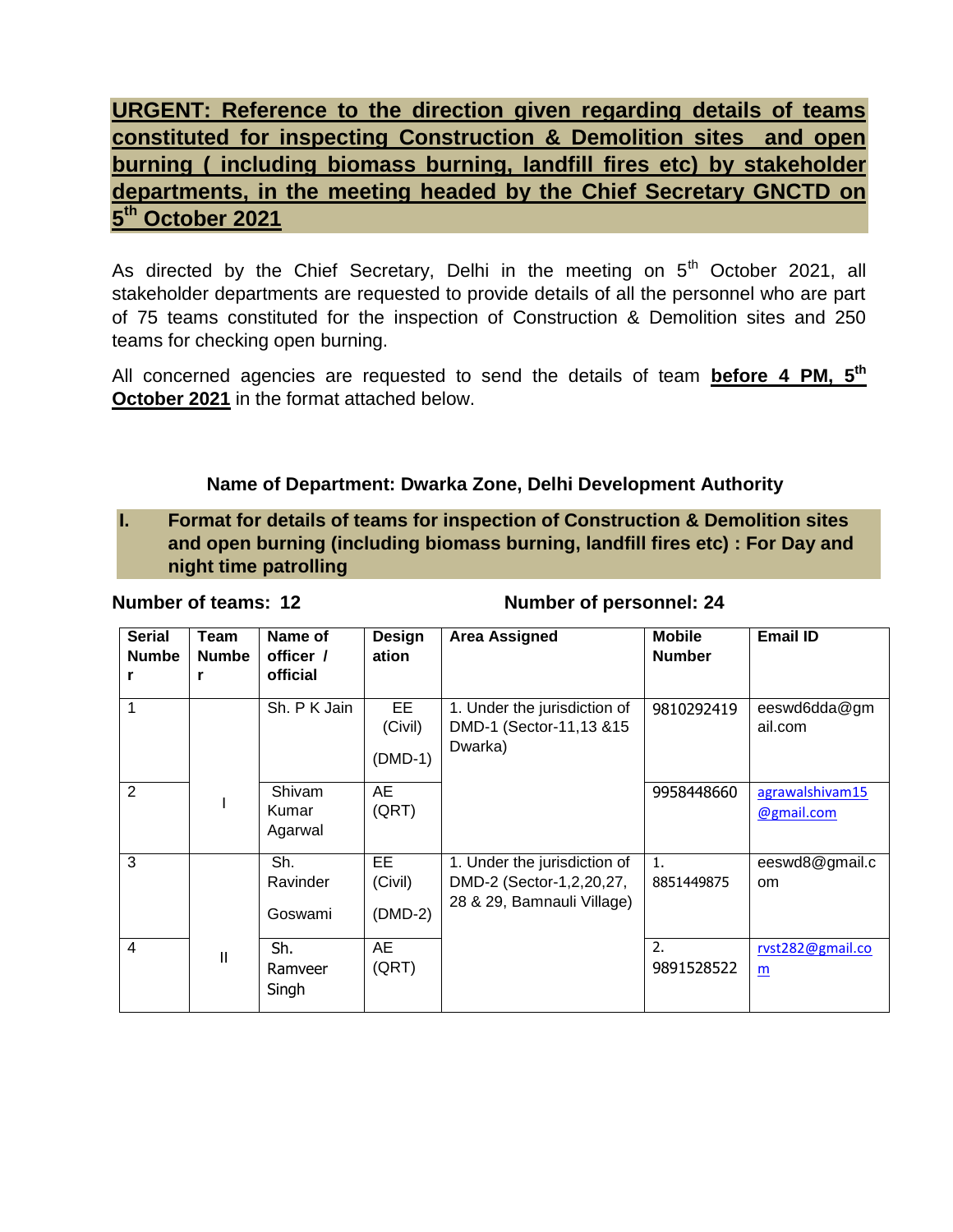| $\overline{5}$ | $\mathbf{III}$ | Sh.<br>Rajendra<br>Kajla       | EE<br>(Civil)<br>$(DPD-1)$ | 1. Under the jurisdiction of<br>DPD-1<br>(Lok<br>Nayak<br>Puram)                                          | 9818724896 | eeswd9@gmail.c<br>$om$       |
|----------------|----------------|--------------------------------|----------------------------|-----------------------------------------------------------------------------------------------------------|------------|------------------------------|
| 6              |                | Sh. Mahipal<br>Singh,          | <b>AE</b><br>(QRT)         |                                                                                                           | 9873914618 | singhmahipal64@g<br>mail.com |
| $\overline{7}$ | IV             | Sh. Mahesh<br>Chand            | EE<br>(Civil)<br>$(DPD-2)$ | 1. Under the jurisdiction of<br>DPD-2 (Nasirpur and<br>Manglapuri)                                        | 9868211866 | eewd6dda@gmai<br>I.com       |
| 8              |                | Sh. Dheeraj<br>Kadyan          | <b>AE</b><br>(QRT)         |                                                                                                           | 9310735453 | aeecloud@gmail.c<br>om       |
| 9              | $\vee$         | Sh. Heera<br>Singh Rawat       | EE<br>(Civil)<br>$(DPD-3)$ | 1. Under the jurisdiction of<br>DPD-3. (MIG Housing,<br>Sec-16B, Pkt-2,<br>Redevelopment of PD-2          | 9868533888 | wd8dda@gmail.c<br>om         |
| 10             |                | Sh Anshul<br>Titoria           | <b>AE</b><br>(QRT)         | and PD-5 drains)                                                                                          | 9560250962 | anshultitoria@gma<br>il.com  |
| 11.            | VI             | Sh. M. A.<br>Khan              | EE<br>(Civil)<br>$(DMD-3)$ | 1. Under the jurisdiction of<br>DMD-3. (Sec-3,4 &5,)                                                      | 9999110514 | eewd9dda2015@<br>gmail.com   |
| 12             |                | Sh. Vijay<br>Kumar<br>Sukeriya | <b>AE</b><br>(QRT)         |                                                                                                           | 9213200667 | vijaysukeriya@gma<br>il.com  |
| 13             | VII            | Sh. Amit<br>Singh              | EE<br>(Civil)<br>$(DPD-4)$ | 1. Under the jurisdiction of<br>DPD-4. (Sec-10, Sec-19B<br>Housing Project)                               | 8860894225 | exenrwd10@gma<br>il.com      |
| 14             |                | Sh. D. C.<br>Varshney          | <b>AE</b><br>(QRT)         |                                                                                                           | 9811724886 | devesh9863@gmai<br>I.com     |
| 15             | VIII           | Sh. Rajesh<br>Kumar<br>Yadav   | EE<br>(Civil)<br>$(DMD-4)$ | 1. Under the jurisdiction of<br>DMD-4. (Sec-17, 18, 21,<br>22,23A & 23B, 25,26<br><b>Bhratal Village)</b> | 9811682224 | wd3dda@gmail.c<br>om         |
| 16             |                | Sh. Dheeraj<br>Kadyan,         | <b>AE</b><br>(QRT)         |                                                                                                           | 9310735453 | aeecloud@gmail.c<br>om       |